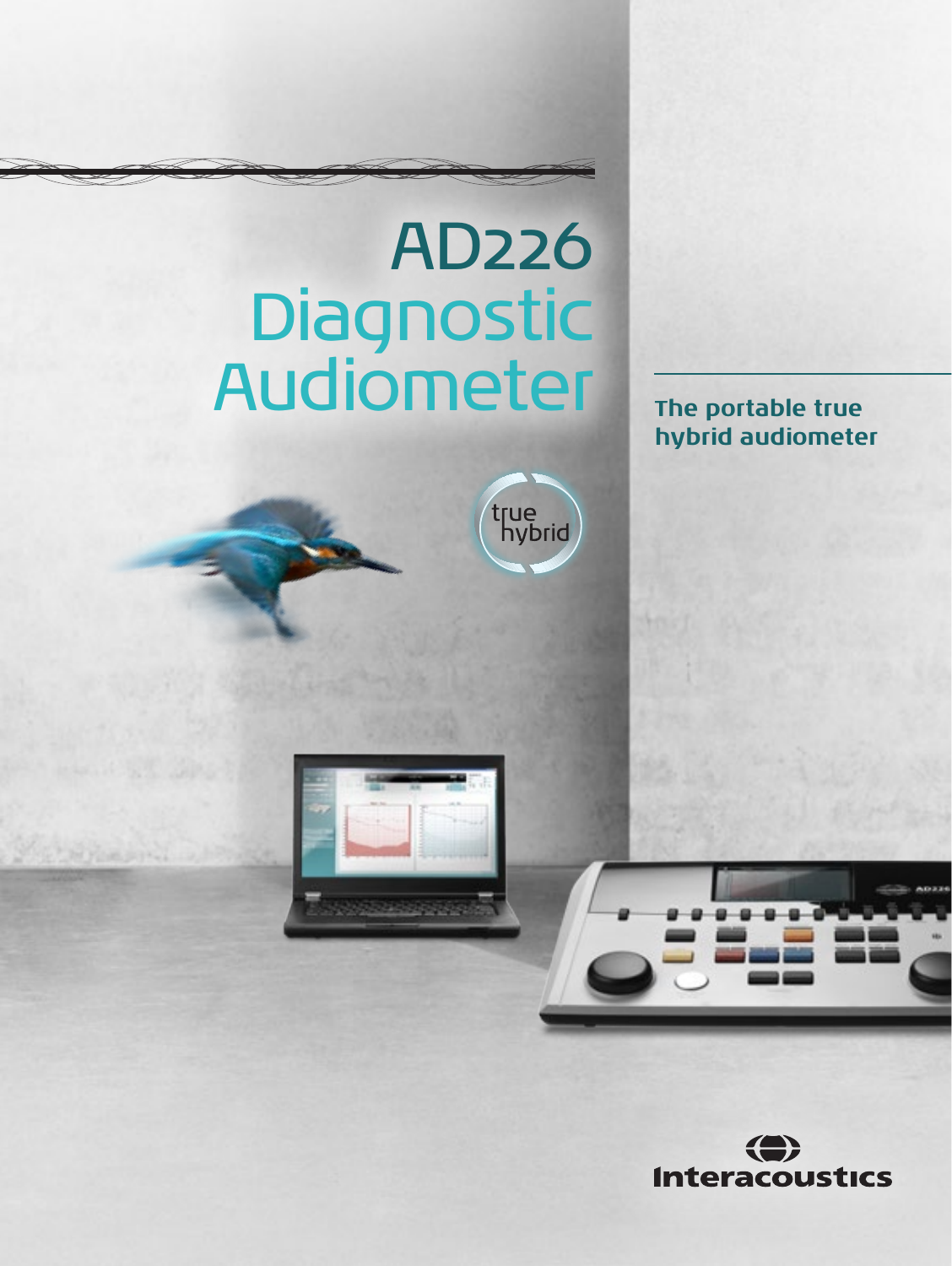# Stationary or portable – you decide!



**The AD226 is a powerful and fully portable hybrid audiometer.** 

#### **A portable true hybrid audiometer**

With the AD226 you can easily perform routine air and bone conduction threshold audiometry, but it also comes with multiple advanced features for other applications.

With a weight of only 1.3kg/2.9lbs. and compact footprint of only 30x23x9cm, 12x9x4inches. it is ideal for portable application as well as small office places.

## **Familiarity + functional design**

The ergonomic design of the AD226 is exceptional with a high-resolution 4.3 inch color display that presents crystal clear images for easy to read audiograms. The familiar keypad design enables you to acclimate quickly without losing efficiency or speed.



## **A versatile True Hybrid audiometer**

The AD226 is a fully self-contained standalone audiometer that can run independently from a computer. It is also a fully PC-integrated audiometer (with the optional Diagnostic Suite software) offering all the benefits of a PC-based audiometer with full Noah, OtoAccess™ and EMR/HIS integration.

The AD226 is small for portability, yet presents a high professional image. The power of the internal processor provides PC-like functionality without the PC. Upload multiple patient data into the AD226 before taking it on the road, then store test results to each specific client and download the information to the database program of your choice (NOAH, OtoAccess™) when you get back to the office.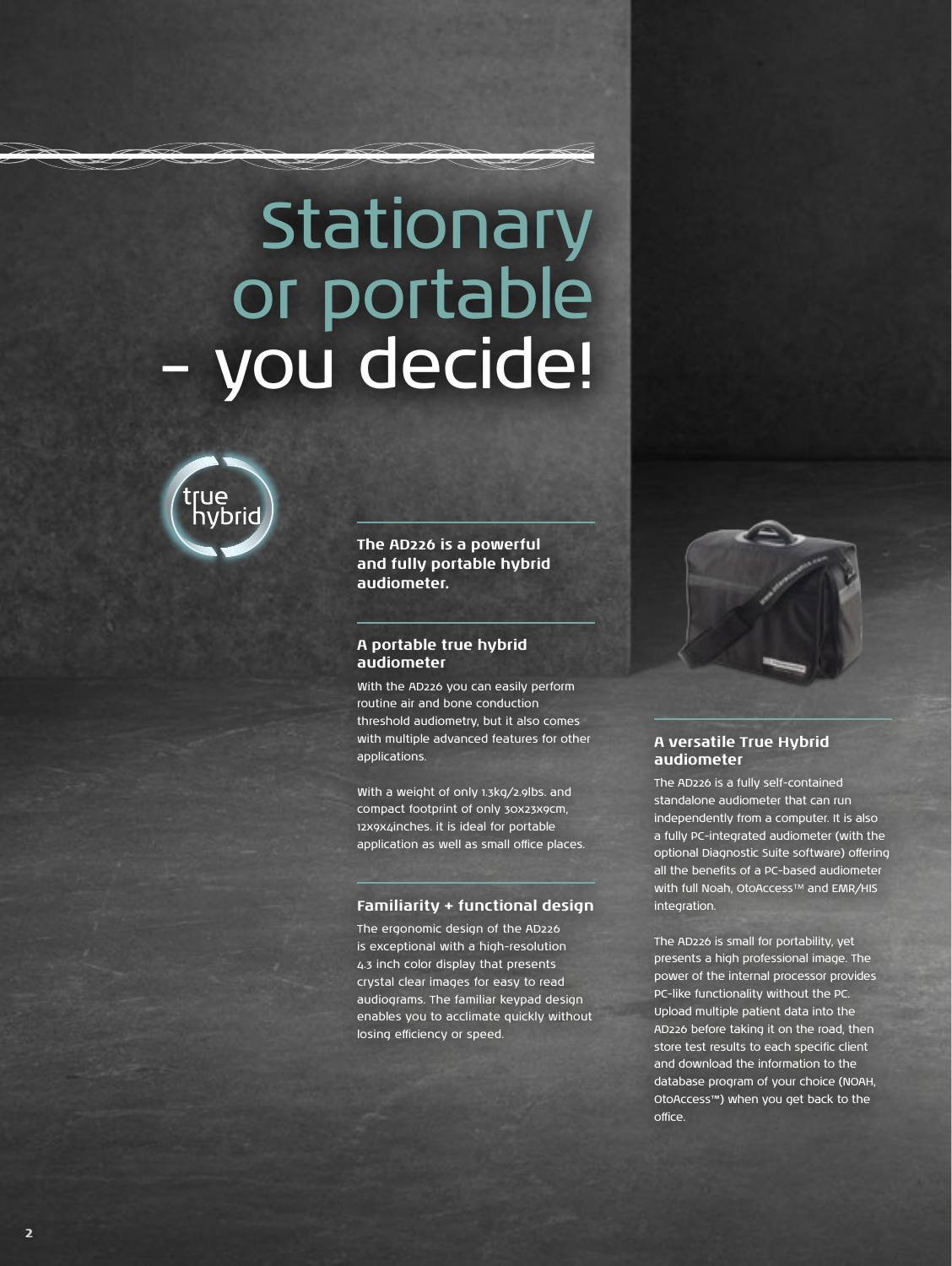

## **Two versions: Basic and Extended with special test capabilities**

The AD226 basic version (License B) includes air and bone conduction, masking, Stenger, Hughson Westlake (auto testing) and the ABLB test. In addition to this the AD226 extended version (License E) includes the Békésy, SISI, and Langenbeck (Tone in noise).

## **A preview of the benefits**

- **• Robust, fast and easy to use**
- **• Built-in graphical display**
- **• Storage for 500 patients**
- **• Only 1.3kg / 2.9lbs.**

**capabilities**

- **• Direct print to PC-printers**
- **• Possibility to run on batteries • Optional PC integration (hybrid mode) with OtoAccess**™**, Noah storage and EMR interface**



**• Air and bone conduction audiometry with pure tone, warble and pulsed tones, WN and NB masking • Built-in talk forward microphone** 



0226

43.

**3**